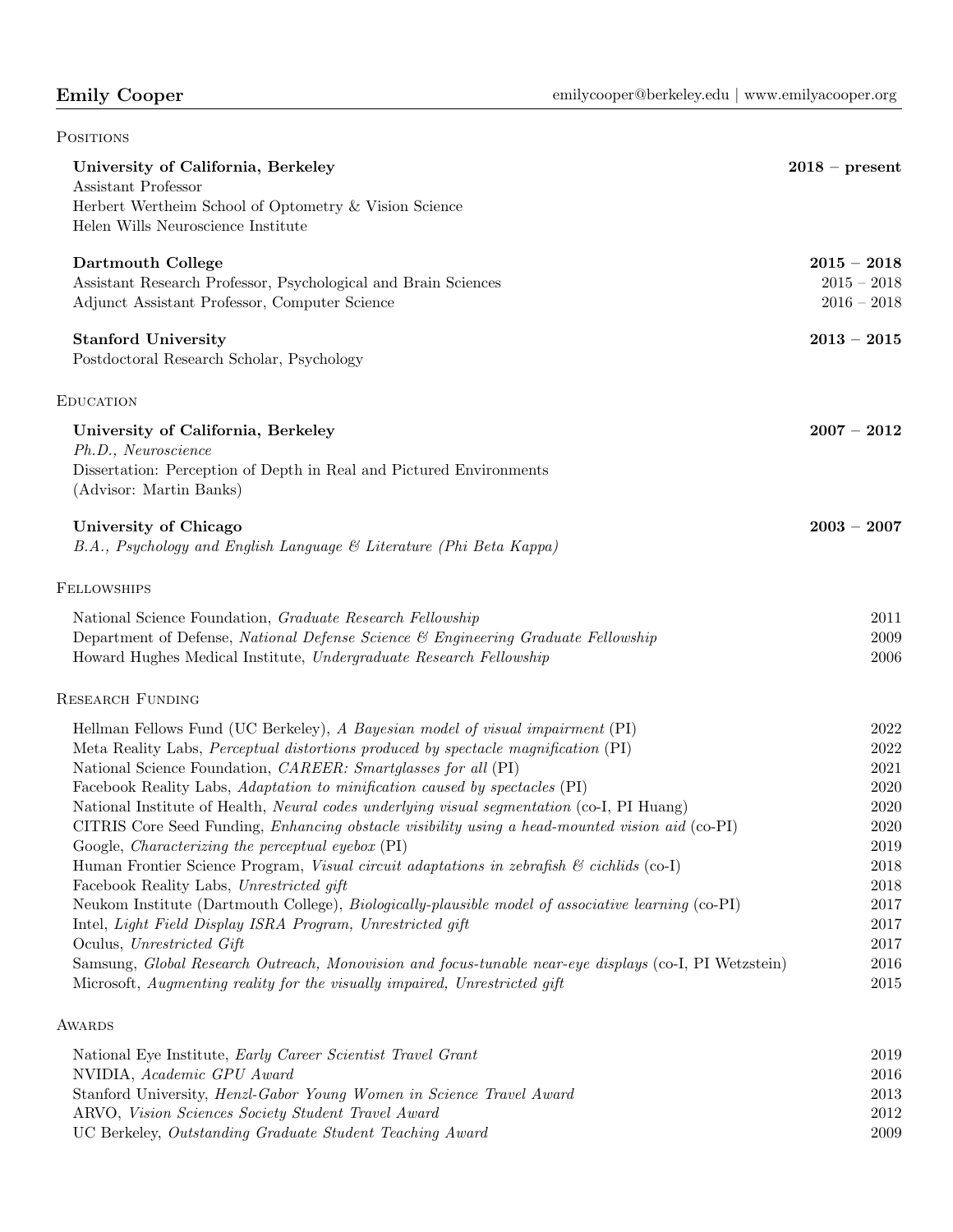**ARTICLES** 

A.L. Boroshok, A.T. Park, P. Fotiadis, G.H. Velasquez, U.A. Tooley, K.R. Simon, J.C.P. Forde, L. Delgado Reyes, M.D. Tisdall, D.S. Bassett, E.A. Cooper and A.P. Mackey. Individual Differences in Frontoparietal Plasticity in Humans. Science of Learning, in press

I.R. McLean, T.S. Manning and E.A. Cooper. Perceptual Adaptation to Continuous Versus Intermittent Exposure to Spatial Distortions. Investigative Ophthalmology and Visual Science, 63(5):29, 2022

M. Kinateder and E.A. Cooper. Assessing Effects of Reduced Vision on Spatial Orientation Ability Using Virtual Reality. [Conference Paper] Conference Proceedings of Spatial Cognition, BJMC, 9(3), 243-259, 2021

M. Wang and E.A. Cooper. A Re-Examination of Dichoptic Tone Mapping. ACM Transactions on Graphics, 40(2):13, 2021

S.A. Cholewiak, Z. Başgöze, O. Cakmakci, D.M. Hoffman and E.A. Cooper. A Perceptual Eyebox for Near-Eye Displays. Optics Express, 28(25), 38008-38028, 2020

T.E. Yerxa, E. Kee, M.R. DeWeese and E.A. Cooper. Efficient Sensory Coding of Multidimensional Stimuli. PLOS Computational Biology, 16(9):e1008146, 2020

Z. Başgöze, D.N. White, J. Burge and E.A. Cooper. Natural Image Statistics at Depth Edges Modulate Perceptual Stability Journal of Vision, 20(8):10, 2020

Z. Başgöze, J. Gualtieri, M.T. Sachs and E.A. Cooper. Navigational Aid Use by Individuals with Visual Impairments. [Conference Paper] Journal on Technology & Persons with Disabilities, 8, 22-39, 2020

T. Tadros, N.C. Cullen, M.R. Greene and E.A. Cooper. Assessing Neural Network Scene Classification from Degraded Images. ACM Transactions on Applied Perception, 16(4):21, 2019

J. Huang, M. Kinateder, M.J. Dunn, W. Jarosz, X. Yang and E.A. Cooper. An Augmented Reality Sign-reading Assistant for Users with Reduced Vision. PLOS One, 14(1):e0210630, 2019

Z. Başgöze, A.P. Mackey and E.A. Cooper. Plasticity and Adaptation in Adult Binocular Vision. [Review Article] Current Biology, 28(24), R1406-R1413, 2018

M. Kinateder, J. Gualtieri, M.J. Dunn, W. Jarosz, X. Yang and E.A. Cooper. Using an Augmented Reality Device as a Distance-Based Vision Aid – Promise and Limitations. Optometry & Vision Science, 95(9), 727-737, 2018

B. Rokers, J.M. Fulvio, J. Pillow, and E.A. Cooper. Systematic Misperceptions of 3D Motion Explained by Bayesian Inference. Journal of Vision, 18(3):23, 2018

E.A. Cooper and M.S. Banks. Perceived Facial Distortions in Selfies are Explained by Viewing Habits. [Commentary] JAMA Facial Plastic Surgery, 20(5), 431, 2018

R. Konrad, N. Padmanaban, K. Molner, E.A. Cooper, and G. Wetzstein. Accommodation-invariant Computational Neareye Displays. ACM Transactions on Graphics (SIGGRAPH Conference Proceedings), 36(4):88, 2017

N. Padmanaban, R. Konrad, T. Stramer, E.A. Cooper, and G. Wetzstein. Optimizing Virtual Reality for All Users Through Gaze Contingent and Adaptive Focus Displays. Proceedings of the National Academy of Sciences, 114(9), 2183-2188, 2017

E.A. Cooper, M. van Ginkel, and B. Rokers. Sensitivity and Bias in the Discrimination of 2D and 3D Motion Direction. Journal of Vision, 16(10):5, 2016

W.W. Sprague, E.A. Cooper, S. Reissier, B. Yellapragada, and M.S. Banks. The Natural Statistics of Blur. *Journal of* Vision, 16(10):23, 2016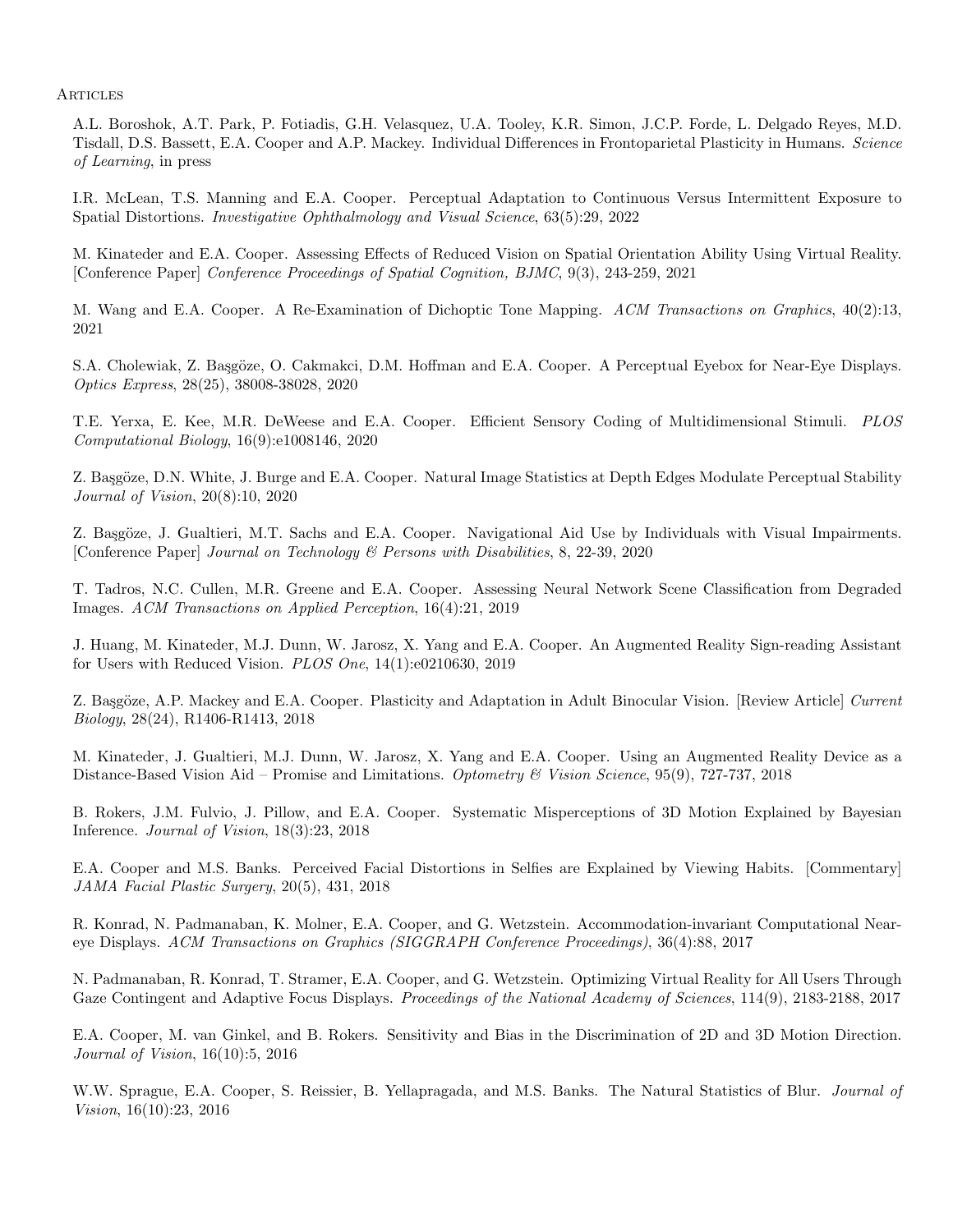E.A. Cooper and A.P. Mackey. Sensory and Cognitive Plasticity: Implications for Academic Interventions. [Review Article] Current Opinion in Behavioral Sciences, 10, 21-27, 2016

E.A. Cooper. A Normalized Contrast-encoding Model Exhibits Bright/dark Asymmetries Similar to Early Visual Neurons. Physiological Reports, 4(7):e12746, 2016

R. Konrad, E.A. Cooper, and G. Wetzstein. Novel Optical Configurations for Virtual Reality: Evaluating User Preference and Performance with Focus-tunable and Monovision Near-eye Displays. Proceedings of the ACM Conference on Human Factors in Computing Systems (CHI), 2016

E.A. Cooper and A. Radonjic. Gender Representation in the Vision Sciences: a Longitudinal Study. Journal of Vision, 16(1):17, 2016

E.A. Cooper and H. Farid. Does the Sun Revolve Around the Earth? A Comparison between the General Public and On-line Survey Respondents in Basic Scientific Knowledge. Public Understanding of Science, 25(2), 146-153, 2016

W.W. Sprague<sup>\*</sup>, E.A. Cooper<sup>\*</sup>, I. Tosic and M.S. Banks. Stereopsis is Adaptive for the Natural Environment. Science Advances, 1(4):e1400254, 2015 \*Author order determined by coin toss

E.A. Cooper and A.M. Norcia. Predicting Cortical Dark/Bright Asymmetries from Natural Image Statistics and Early Visual Transforms. PLOS Computational Biology, 11(5):e1004268, 2015

D.E. Jacobs, O. Gallo, E.A. Cooper, K. Pulli, and M. Levoy. Simulating the Visual Experience of Very Bright and Very Dark Scenes. ACM Transactions on Graphics, 34(3):25, 2015

E.A. Cooper and A.M. Norcia. Perceived Depth in Natural Images Reflects Encoding of Low-level Luminance Statistics. Journal of Neuroscience, 34(35), 11761-8, 2014

M.S. Banks, E.A. Cooper, and E.A. Piazza. Camera Focal Length and the Perception of Pictures. Ecological Psychology, 26(1-2), 30-46, 2014

E.A. Cooper, H. Jiang, V. Vildavski, J.E. Farrell, and A.M. Norcia. Assessment of OLED Displays for Vision Research. Journal of Vision, 13(12):16, 2013

P. Vangorp, C. Richardt, E.A. Cooper, G. Chaurasia, M.S. Banks, and G. Drettakis. Perception of Perspective Distortions in Image-Based Rendering. ACM Transactions on Graphics (SIGGRAPH Conference Proceedings), 32(4):58, 2013

E.A. Cooper, E.A. Piazza, and M.S. Banks. The Perceptual Basis of Common Photographic Practice. Journal of Vision, 12(5):8, 2012

R.T. Held, E.A. Cooper, and M.S. Banks. Blur and Disparity are Complementary Cues to Depth. Current Biology, 22(5), 426-31, 2012

E.A. Cooper, J. Burge, and M.S. Banks. The Vertical Horopter is not Adaptable, but It may be Adaptive. *Journal of* Vision, 11(3):20, 2011

E.A. Cooper, U. Hasson, and S.L. Small. Interpretation-Mediated Changes in Neural Activity During Language Comprehension. NeuroImage, 55(3), 1314-23, 2011

R.T. Held, E.A. Cooper, J. O'Brien, and M.S. Banks. Using Blur to Affect Perceived Distance and Size. ACM Transactions on Graphics, 29(2):19, 2010

## **ABSTRACTS**

M. Wang, J. Ding, D. Levi and E.A. Cooper. The Multifaceted Appearance of Dichoptic Gratings and Noise Stimuli. Journal of Vision, in press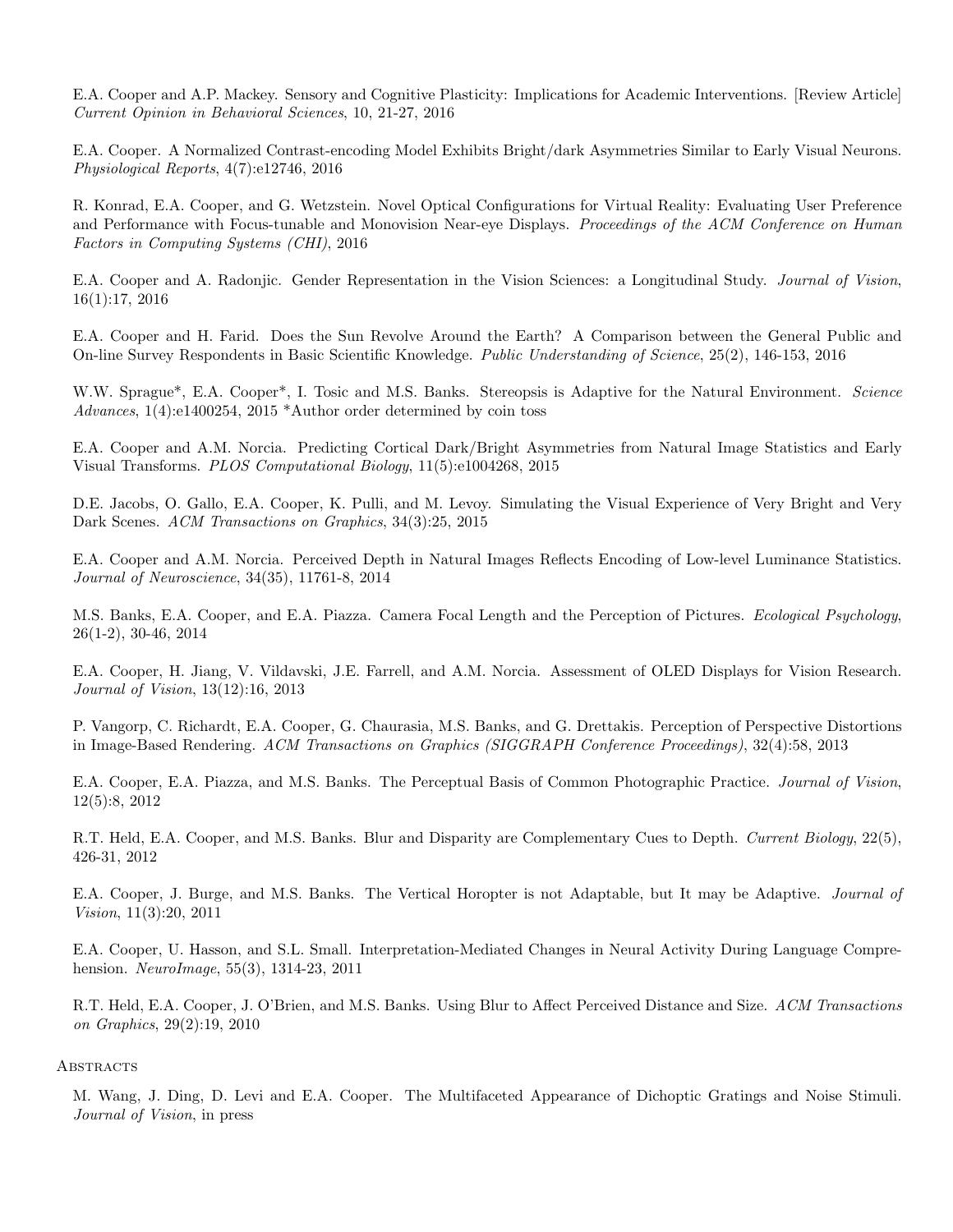T.S. Manning, J.W. Pillow, B. Rokers and E.A. Cooper. Humans Make Non-ideal Inferences about World Motion. Journal of Vision, in press

I.R. McLean, I.M. Erkelens and E.A. Cooper. Binocular Perceptual Distortions Produced by Retinal Image Magnification. Journal of Vision, in press

I.R. McLean, T.S. Manning and E.A. Cooper. Perceptual Adaptation to Continuous Versus Intermittent Spatial Distortions. Society for Neuroscience, 2021

T.S. Manning, E. Alexander, G.C. DeAngelis, X. Huang and E.A. Cooper. Role of MT Disparity Tuning Biases in Figure-Ground Segregation. Society for Neuroscience, 2021

S.M. Reeves, E.A. Cooper, R. Rodriguez and J. Otero-Millan. Head Tilt Influences Saccade Directions During Free Viewing. Society for Neuroscience, 2021

T.S. Manning, I.R. McLean, B. Naecker, J. Pillow, B. Rokers and E.A. Cooper. Estimating Perceptual Priors with Finite Experiments. Journal of Vision, 21:2215, 2021

M. Wang, J. Ding, D.M. Levi and E.A. Cooper. Binocular Contrast Perception of Gratings, Noise, and Natural Images. Journal of Vision, 21:2181, 2021

E. Alexander, V. Krishna S., T.C. Hladnik, N.C. Guilbeault, L.T. Cai, T.R. Thiele, A.B. Arrenberg and Emily A. Cooper. Self-motion Cues in the Natural Habitats of Zebrafish Support Lower Visual Field Bias. Journal of Vision, 2021

M. Wang and E.A. Cooper. A Re-examination of Dichoptic Tone Mapping Methods. Journal of Vision, 20:887, 2020

L.T. Cai, V. Krishna, T. Hladnik, N. Guilbeault, S. Juntti, T. Thiele, A. Arrenberg and E.A. Cooper. Visual Statistics of Aquatic Environments in the Natural Habitats of Zebrafish. Journal of Vision, 20:433, 2020

T. Thiele, S. Juntti, K. Wang, L. Cai, T. Hladnik, R. Meier, F. Dehmelt, J. Hinz, V. Subramanian, N. Guilbeault, E.A. Cooper and A. Arrenberg. Investigation of Visual Circuit Adaptations to Natural Environmental Motion in Zebrafish and Cichlids. Zebrafish Neural Circuits and Behavior, 2019

Z. Başgöze, D. White, J. Burge and E.A. Cooper. Effects of Context on the Visual Stability of Depth Edges in Natural Scenes. Journal of Vision, 19:223a, 2019

X. Huang, C. Wang, B. Arseneau, T.E. Yerxa and E.A. Cooper. Natural scene statistics of depth and motion pertinent to figure-ground segregation. Society for Neuroscience, 2019

A. Boroshok, G. Velasquez, A. Park, K. Simon, J. Forde, E.A. Cooper and A.P. Mackey. Individual Differences in Human Frontoparietal Plasticity. Flux Congress, 2019

M. Kinateder and E.A. Cooper. Using Visual Snapshots to Estimate Egocentric Orientation in Natural Environments. Journal of Vision, 18:513, 2018

M. Kinateder, T. Pfaff, and E.A. Cooper. The Visual Features of Smoke. Journal of Vision, 17(10):415, 2017

S. Finocchetti, E.A. Cooper, and M. Gori. Visual Experience and Spatial Reference Frames for Sound Localization. International Multisensory Research Forum, 2017

N. Padmanban, R. Konrad, E.A. Cooper, and G. Wetzstein. Optimizing Virtual Reality for All Users Through Adaptive Focus Displays. SIGGRAPH, 2017

R. Konrad, N. Padmanaban, E.A. Cooper, and G. Wetzstein. Computational Focus-Tunable Near-Eye Displays. SIG-GRAPH Emerging Technologies, 3, 2016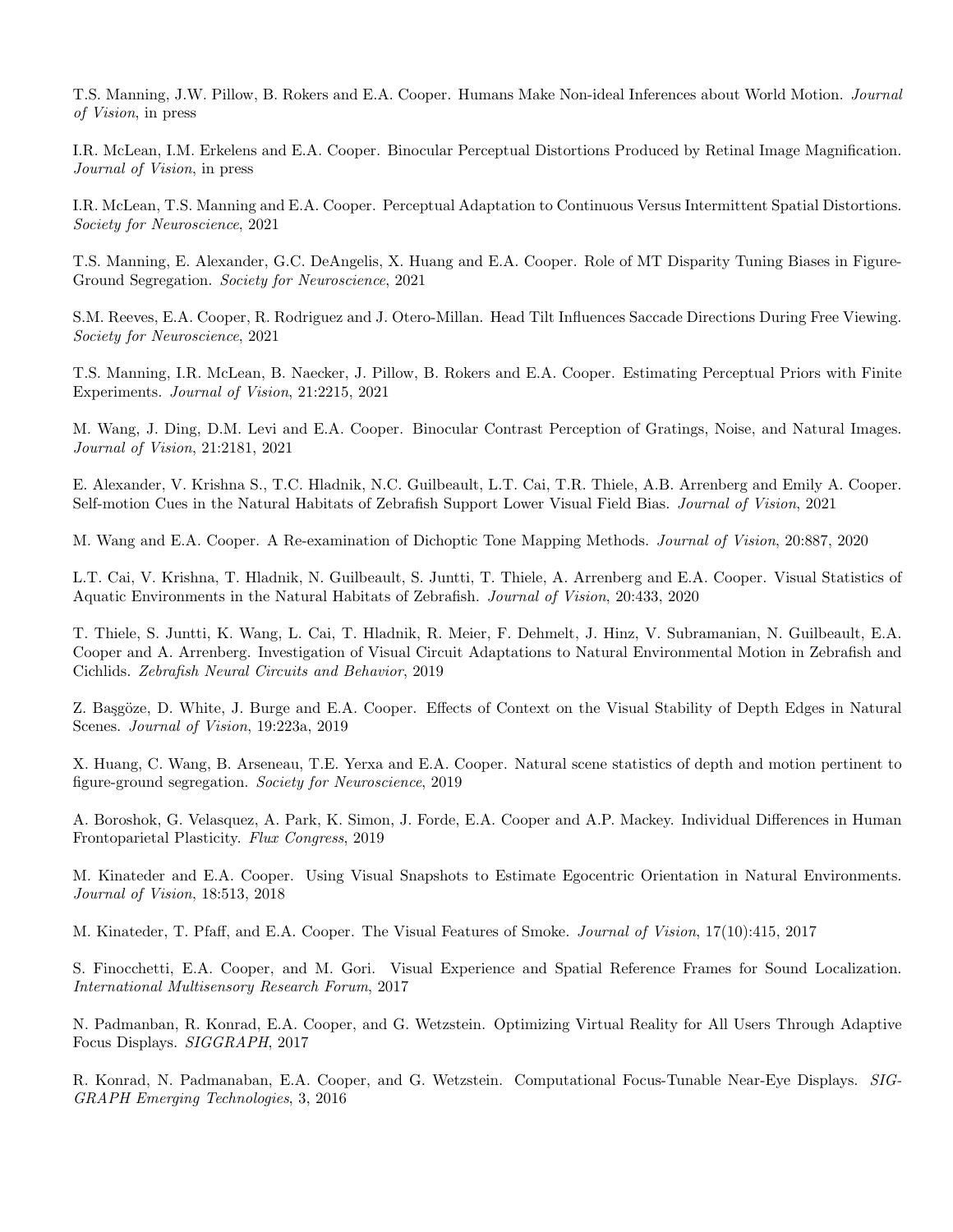M.S. Banks, W.W. Sprague, E.A. Cooper, and S. Reissier. How Natural Distributions of Blur Affect 3D Percepts. Journal of Vision, 16(12):195, 2016

E.A. Cooper and A.M. Norcia. What are the Natural Scene Statistics of Cortical Input? Journal of Vision, 15(12):1287, 2015

W.W. Sprague, E.A. Cooper and M.S Banks. Statistics of Retinal Image Blur During Natural Viewing. Journal of Vision, 15(12):766, 2015

E.A. Cooper and A.M. Norcia. Perceived Depth in Natural Images Reflects Encoding of Low-Level Luminance Statistics. Journal of Vision, 14(10):1112, 2014

W.W. Sprague, E.A. Cooper, J.-B. Durand, and M.S. Banks. Disparity Preferences in V1 Reflect the Statistics of Disparity in Natural Viewing. Journal of Vision, 14(10):1111, 2014

A.M. Norcia, J.M. Ales, E.A. Cooper, and T. Weigand. Measuring Perceptual Differences between Compressed and Uncompressed Video Sequences using the Swept-Parameter Visual Evoked Potential. Journal of Vision, 14(10):649, 2014

J. Yang, M. Andric, S. Duncan, A. Holt, U. Hasson, E.A. Cooper, and S.L. Small. Top-Down Modulation of Brain Networks During Discourse Comprehension. Society for the Neurobiology of Language, San Diego, CA, 2013

E.A. Cooper, W.W. Sprague, I. Tosic, and M.S. Banks. Is Stereopsis Optimized for the Natural Environment? Journal of Vision, 13(9):612, 2013

J. Yang, U. Hasson, E.A. Cooper, and S.L. Small. Influence of Selective Attention on Story Comprehension.Cognitive Neuroscience Society Annual Meeting, San Francisco, CA, 2013

E.A. Cooper and M.S. Banks. Perception of Depth in Pictures when Viewing from the Wrong Distance. Journal of Vision, 12(9):896, 2012

E.A. Cooper, E.A. Piazza, and M.S. Banks. Depth Compression and Expansion in Photographs. Journal of Vision, 11(11):65, 2011

E.A. Cooper, J. Burge, and M.S. Banks. Do People of Different Heights Have Different Horopters? Journal of Vision, 10(7):372, 2010

R.T. Held, E.A. Cooper, and M.S. Banks. Blur and Disparity Provide Complementary Distance Information for Human Vision. Journal of Vision, 10(7):57, 2010

R.T. Held, E.A. Cooper, J. O'Brien, and M.S. Banks. Making Big Things Look Small: Blur Combined With Other Depth Cues Affects Perceived Size and Distance. Journal of Vision, 9(8):959, 2009

E.A. Cooper, U. Hasson, and S.L. Small. Dimensions of Discourse: Brain Activation During the Processing of Temporal, Spatial, and Actional Information in Narrative. Cognitive Neuroscience Society Annual Meeting, New York, NY, 2007

## INVITED TALKS

| Perceptual Guidelines for Optimizing Field of View in Stereoscopic Augmented Reality, Optica Virtual Panel | 2022 |
|------------------------------------------------------------------------------------------------------------|------|
| The Potential to Improve Vision with Augmented Reality, SPIE AR VR MR Conference                           | 2022 |
| Perceptual Science for Augmented Reality, Cardiff University                                               | 2021 |
| 3D Vision in Natural Environments, UC Berkeley Neuroscience Bootcamp                                       | 2021 |
| A Perceptual Eyebox for Augmented Reality, <i>Stanford University</i>                                      | 2021 |
| Perceptual Science for Augmented Reality, <i>Brown University</i>                                          | 2021 |
| The Potential for Improving Impaired Vision with Augmented Reality, UCB Learning in Retirement             | 2020 |
| Perceptual Science for Augmented Reality, UC Berkeley Institute of Cognitive and Brain Sciences            | 2020 |
| Perceptual Science for Augmented Reality, Northwestern University                                          | 2020 |
| Perceptual Science for Augmented Reality, Smith Kettlewell                                                 | 2020 |
|                                                                                                            |      |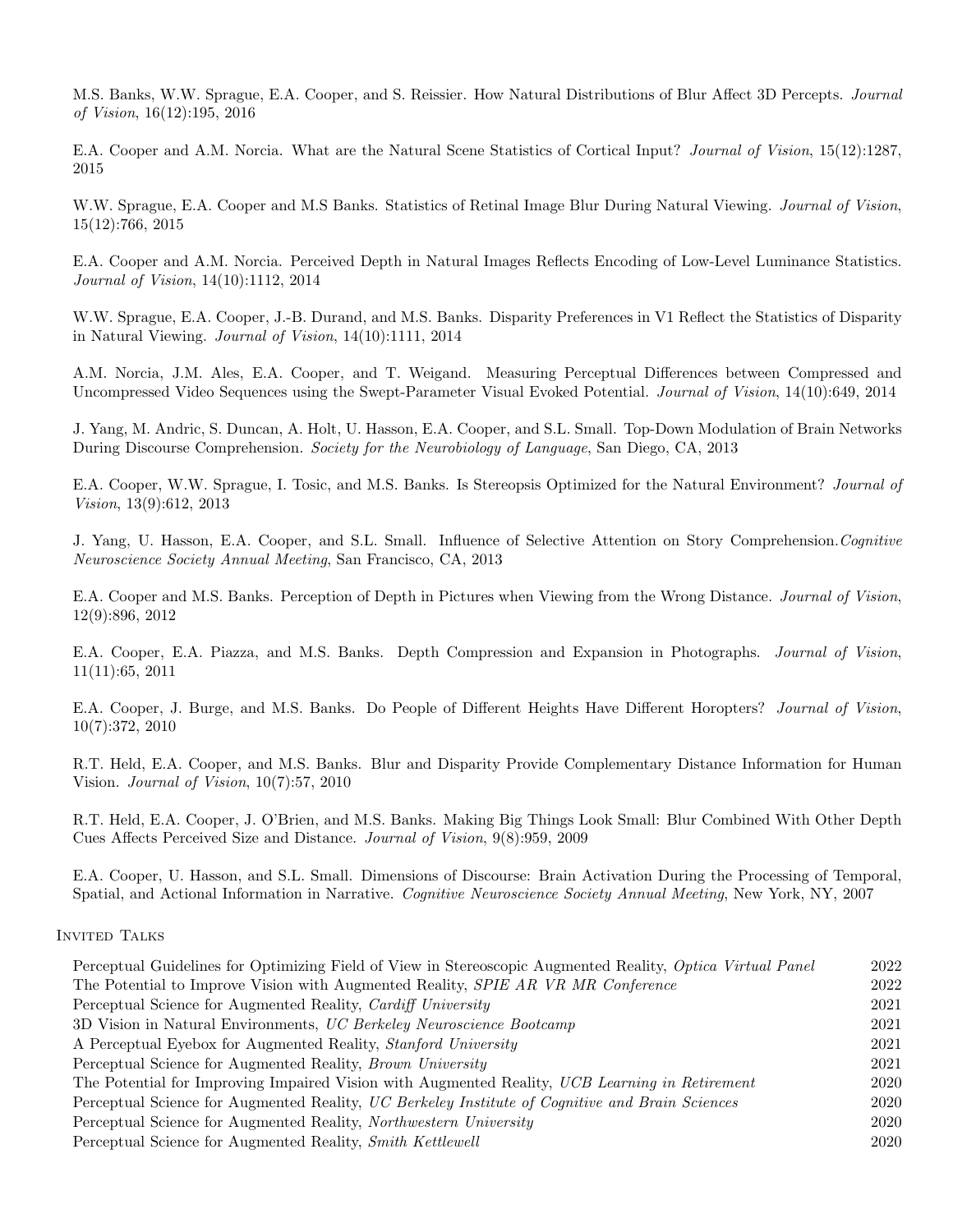| A Perceptual Eyebox for Augmented Reality, SNAP                                                     | 2020 |
|-----------------------------------------------------------------------------------------------------|------|
| Natural and Virtual 3D Vision, UNR Big Data Summer School                                           | 2020 |
| Understanding Visual Demands for Aquatic Animals used in Neuroscience Research, Sussex Visions      | 2020 |
| A Perceptual Eyebox for Augmented Reality, Google                                                   | 2019 |
| A Perceptual Eyebox for Augmented Reality, UC Berkeley Vive Center                                  | 2019 |
| 3D Vision in Natural Environments, UC Berkeley Neuroscience Bootcamp                                | 2019 |
| 3D Vision, Cold Spring Harbor Laboratory: Vision Course                                             | 2019 |
| Considering Individual Differences in Vision for AR/VR, Magic Leap                                  | 2019 |
| 3D Vision in Natural Environments, UC Berkeley Institute of Cognitive and Brain Sciences            | 2019 |
| 3D Vision in Natural Environments, SUNY Optometry                                                   | 2019 |
| 3D Vision in Natural Environments, Bay Area Vision Research Day                                     | 2018 |
| Insights Across Animal Models, Computational Models, & Humans, Computational Cognitive Neuroscience | 2018 |
| Using AR/VR to Better Understand Individual Differences in Vision, Oculus                           | 2018 |
| The Potential for Improving Impaired Vision with Augmented Reality, OSA Frontiers in Optics         | 2017 |
| What 3D Scene Statistics Tell Us About 3D Vision, <i>Harvard Medical School</i>                     | 2017 |
| Designing and Assessing VR/AR Displays to Increase User Inclusivity, VSS Symposia                   | 2017 |
| What More can Natural Images Tell Us About ON and OFF Pathways? Cosyne Workshop                     | 2017 |
| Designing and Assessing VR/AR Displays to Increase User Inclusivity, <i>Google</i>                  | 2017 |
| Designing and Assessing VR/AR Displays to Increase User Inclusivity, Stanford SCIEN                 | 2017 |
| What 3D Scene Statistics Tell Us About 3D Vision, University of Pennsylvania                        | 2016 |
| What 3D Scene Statistics Tell Us About 3D Vision, Rochester Institute of Technology                 | 2016 |
| What 3D Scene Statistics Tell Us About 3D Vision, UW Madison                                        | 2016 |
| What 3D Scene Statistics Tell Us About 3D Vision, UT Austin NETI Workshop                           | 2016 |
| The Computational Demands of Biological Stereovision, Massachusetts Institute of Technology         | 2015 |
| The Visual Representation of Brights and Darks, Italian Institute of Technology                     | 2015 |
| The Computational Demands of Biological Stereovision, Middlebury College                            | 2015 |
| Creating Illusions of Depth, Google                                                                 | 2014 |
| Is Stereopsis Optimized for Our Natural Environment? Bay Area Vision Research Day                   | 2013 |
| Is 3D Vision Optimized for Our Natural Environment? Dartmouth College                               | 2013 |
| Is Stereopsis Optimized for Our Natural Environment? Bay Area Society for Information Display       | 2012 |
| The Perceptual Basis of Common Photographic Techniques, Stanford University                         | 2012 |

## **TEACHING**

| UC Berkeley, VS 260D Seeing in Time, Space, and Color                               | Spring 2022   |
|-------------------------------------------------------------------------------------|---------------|
| UC Berkeley, VS 219 Binocular Vision and Space Perception                           | Spring 2022   |
| UC Berkeley, Neurosci 290A Neuroscience Research Design & Analysis (guest lecturer) | Fall 2021     |
| UC Berkeley, VS 260D Seeing in Time, Space, and Color                               | Spring 2021   |
| UC Berkeley, VS 217 Oculomotor Function & Neurology                                 | Spring $2021$ |
| UC Berkeley, Neurosci 290A Neuroscience Research Design & Analysis (guest lecturer) | Fall 2020     |
| UC Berkeley, VS 260D Seeing in Time, Space, and Color                               | Spring 2020   |
| UC Berkeley, VS 217 Oculomotor Function & Neurology                                 | Spring 2020   |
| UC Berkeley, Neurosci 290A Neuroscience Research Design & Analysis (guest lecturer) | Fall 2019     |
| UC Berkeley, VS 260D Seeing in Time, Space, and Color (guest lecturer)              | Spring 2019   |
| Dartmouth College, Functional Neuroanatomy                                          | Spring 2018   |
| Dartmouth College, Technology, Psychology & Neuroscience                            | Spring 2017   |
| Dartmouth College, Functional Neuroanatomy                                          | Spring 2016   |
| UC Berkeley, MCB 61 Brain, Mind & Behavior (graduate student instructor)            | Spring 2010   |
| UC Berkeley, MCB 163 Mammalian Neuroanatomy (graduate student instructor)           | Fall 2008     |
|                                                                                     |               |

## Former Advisees

| Jonathan Huang, Undergraduate Senior Thesis Student (Computer Science) | $2015 - 2017$ |
|------------------------------------------------------------------------|---------------|
| Tim Tadros, Undergraduate Senior Thesis Student (Computer Science)     | $2015 - 2017$ |
| Irene Feng, Undergraduate Senior Thesis Student (Computer Science)     | $2016 - 2017$ |